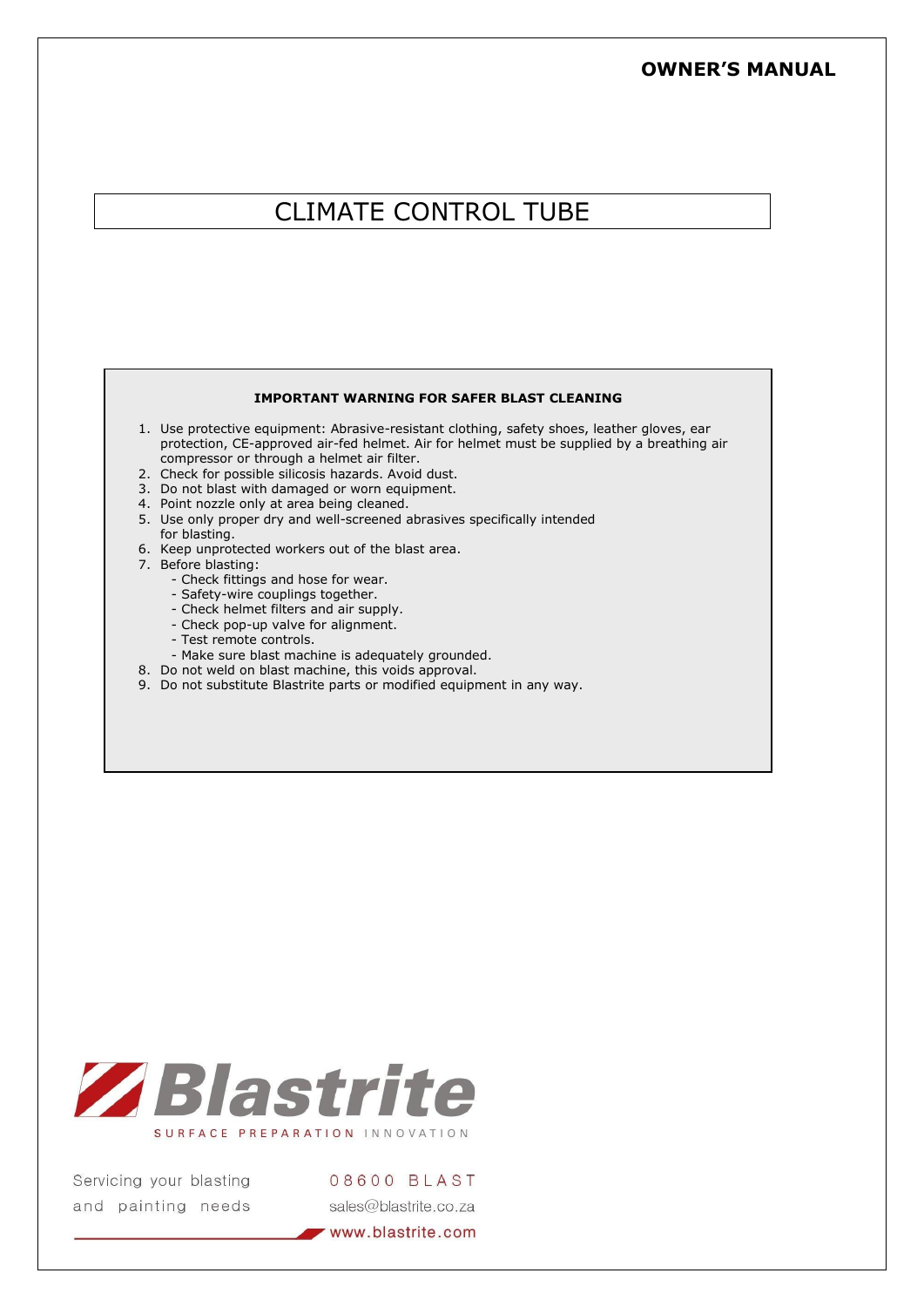## **INTRODUCTION.**

The Blastrite Climate Control Tube is approved to supply a continuous flow of cool or warm compressed air to your blast helmet. Genuine Blastrite blast helmets and spares must be present and correctly assembled.

#### **AIR QUALITY**

The respirator must be supplied at all times with clean breathable air. Always use an inlet filter on your compressor - locate your compressor in a clean environment. The air quality must be constantly monitored to ensure clean air is supplied at all times. A carbon monoxide alarm must always be used.

#### **!WARNING!**

Do not connect the air supply hose to nitrogen, toxic gases, inert gases or any other non EN 12021 air source. Use your Blastrite helmet air filter, etc.

#### **AIR PRESSURE**

The air pressure supplied to the respirator must be continuously monitored to ensure it keeps within the specified range as detailed on the cold air breathing air pressure tables.

#### **!WARNING!**

Make sure the correct table is used. When using the Blastrite CCT for COLD AIR use (Fig 3). For HOT AIR use (FIG 7).

#### **!WARNINGS!**

- DO NOT use the Blastrite CCT until you have been trained in its use, maintenance and limitations by a qualified individual (appointed by your employer) who has the extensive knowledge of the Blastrite CCT.
- DO NOT ingest the ice that may form around the cold air outlet as it could contain oils or toxic elements that could cause illness or death
- DO NOT modify or alter parts of the respirator. The use of non approved parts voids the entire approval of the respirator

#### **GENERAL SET-UP INSTRUCTIONS**

- 1. For Blastrite Astro or Nova Blasthelmet:
	- a. Unscrew and store the standard supplied airflow regulator including the belt
	- b. Follow further instructions depending on you choice for HOT or COLD air
- 2. For the Blastrite Astro or Blastrite Panorama blast helmet (adaptor required)
	- a. Loosen the clamp with which the standard supplied airflow regulator is tightened to the transparent piece of the airtube
	- b. Take off the standard supplied airflow regulator including the belt
	- c. Unscrew the bronze silencer from the standard supplied airflow regulator and screw it into the black end of the adaptor
	- d. Push the black end of the adaptor, including bronze silencer, into the transparent piece of the airtube and tighten it with the hose clamp
	- e. Store the standard supplied airflow regulator (including belt, excluding bronze silencer and hose clamp)
	- f. Follow further instructions depending on you choice for HOT or COLD air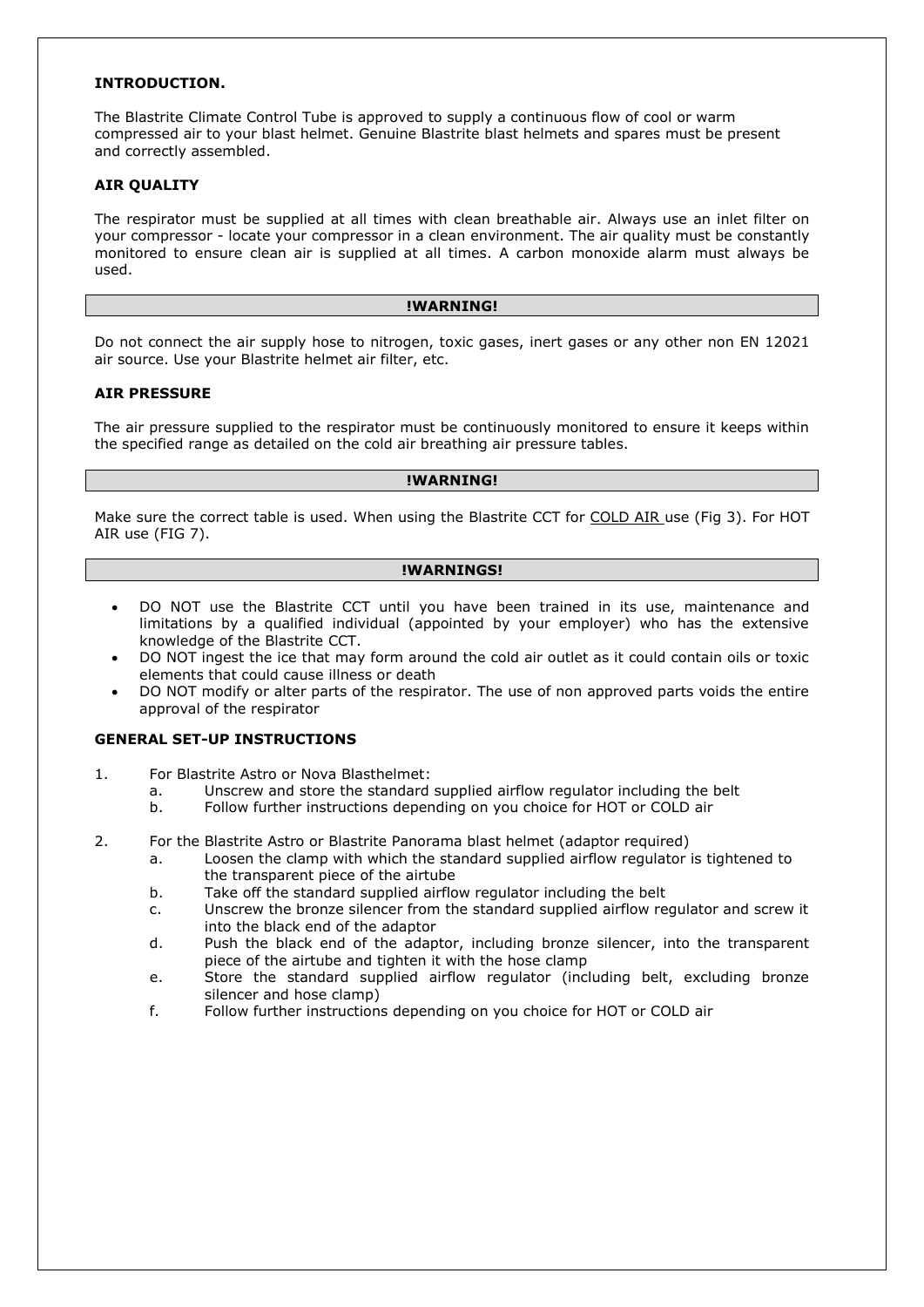## **COLD AIR SET UP AND USE**

1. To supply cold air to the respirator connect the cold outlet (black) to the breathing tube of the helmet and tighten by hand.



2. Connect the air supply hose to a breathing air source, supplying EN 12021 or better quality air. Connect the air supply hose to the Blastrite CCT quick disconnect plug.



3. With air flowing through the respirator, adjust the air pressure at the point of attachment to the recommended air pressure specified in the COLD AIR, BREATHING AIR PRESSURE TABLE.

## **!WARNING!**

Make sure you understand the breathing air pressure table before using the respirator. Make sure you set the correct air pressure for the correct supply hose length.

| FIG <sub>3</sub> |                                      |                    |                                     |                                 |                            |  |
|------------------|--------------------------------------|--------------------|-------------------------------------|---------------------------------|----------------------------|--|
| <b>COLD AIR</b>  | BREATHING AIR PRESSURE TABLE         |                    |                                     |                                 |                            |  |
| Air source       | <b>Breathing</b><br>tube<br>assembly | Air supply<br>hose | Air supply<br>hose length<br>(mtr.) | Max<br>number<br>οt<br>sections | Pressure<br>range<br>(bar) |  |
|                  |                                      |                    | 7,5                                 |                                 | 3.7                        |  |
| Portable or      |                                      |                    | 15                                  |                                 | 3.9                        |  |
|                  | <b>Blastrite</b>                     |                    | 30                                  | 2                               | 4.2                        |  |
| stationary       | <b>CCT</b>                           | 2527000            | 45                                  | 3                               | 4.4                        |  |
|                  |                                      |                    | 60                                  | 4                               | 4.8                        |  |
| compressor       |                                      |                    | 75                                  | 5                               | 5.2                        |  |
|                  |                                      |                    | 90                                  | 6                               | 5.4                        |  |

4. To obtain cooler air turn the regulator control knob anti clockwise, this will increase the airflow out of the exhaust port (Fig 4). Turn the knob clockwise to obtain air closer to ambient temperature.

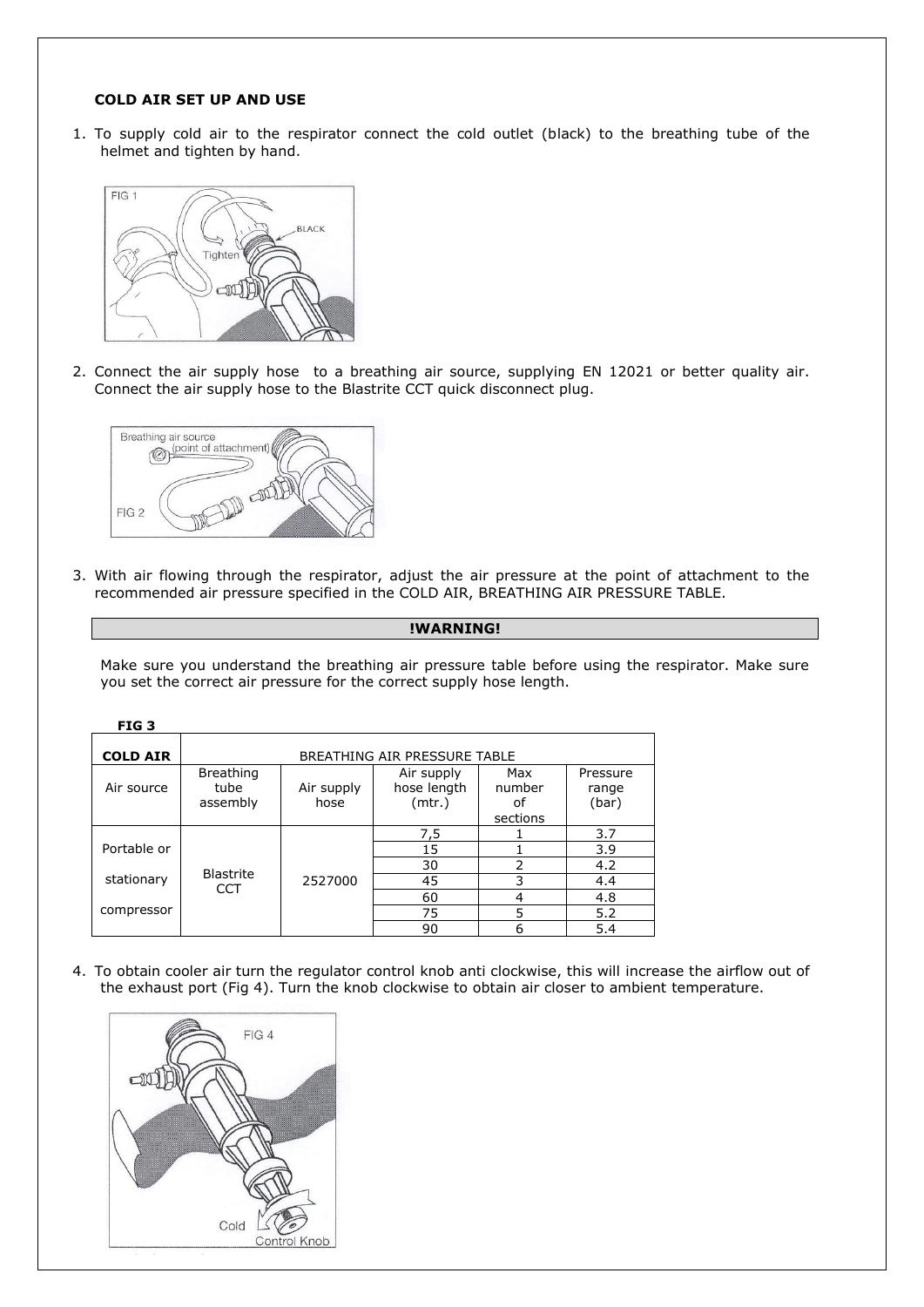#### **!WARNING!**

DO NOT USE THE Blastrite CCT when ambient temperature is below 20° C (68° F) as ice could form in the cold air outlet and reduce airflow.

5. With the compressed air flowing into the respirator at the correct pressure range for the correct supply hose length you are now ready to enter the working area. Do not remove your helmet until you are outside the blasting area.

#### **!WARNING!**

Leave work area immediately if you are unwell, airflow stops or slows down, breathing becomes difficult, you become dizzy, too cold or if any respirator part is damaged.

#### **HOT AIR SET UP AND USE**

1. To supply warm air to the respirator remove the regulator from the hot end thread (Fig 5).



2. Connect the hot outlet thread (RED) to the breathing tube and tighten by hand (Fig 6). Connect the regulator to the cold outlet.



- 3. Connect the NIOSH approved air supply hose to a breathing air source which supplies EN 12021 or better quality air. Connect the air supply hose to the Blastrite CCT quick disconnect tail. (Fig 2)
- 4. With air flowing through the respirator, adjust the air pressure at the point of attachment to the recommended pressure specified in the HOT AIR, BREATHING AIR PRESSURE TABLE (Fig 7). Ensure you set the correct pressure for the correct supply hose length.

## **!WARNING!**

Make sure you understand the breathing air pressure table before using the respirator. Make sure you set the correct air pressure for the correct supply hose length.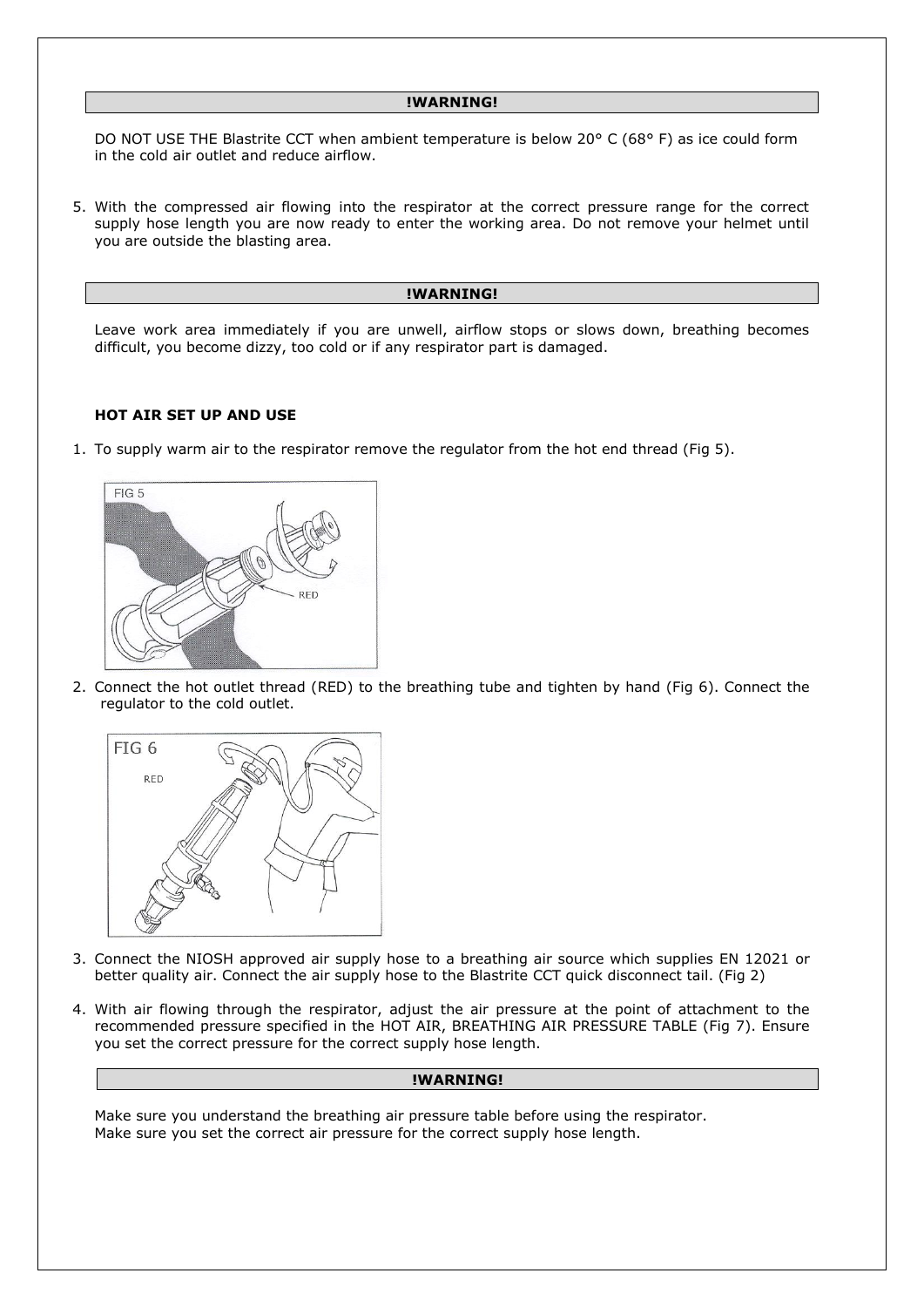| FIG <sub>7</sub> |                                      |                    |                                     |                                 |                            |  |  |
|------------------|--------------------------------------|--------------------|-------------------------------------|---------------------------------|----------------------------|--|--|
| <b>HOT AIR</b>   | BREATHING AIR PRESSURE TABLE         |                    |                                     |                                 |                            |  |  |
| Air source       | <b>Breathing</b><br>tube<br>assembly | Air supply<br>hose | Air supply<br>hose length<br>(mtr.) | Max<br>number<br>οf<br>sections | Pressure<br>range<br>(bar) |  |  |
|                  |                                      |                    | 7,5                                 |                                 | 3                          |  |  |
| Portable or      |                                      |                    | 15                                  |                                 | 3.2                        |  |  |
|                  | <b>Blastrite</b>                     |                    | 30                                  | $\mathcal{P}$                   | 3.4                        |  |  |
| stationary       | <b>CCT</b>                           | 2527000            | 45                                  | 3                               | 3.7                        |  |  |
|                  |                                      |                    | 60                                  | 4                               | 3.9                        |  |  |
| compressor       |                                      |                    | 75                                  | 5                               | 4.1                        |  |  |
|                  |                                      |                    | 90                                  | 6                               | 4.4                        |  |  |

5. With the compressed air flowing into the respirator at the correct pressure range for the correct supply hose length you are now ready to enter the work area. Do not remove your helmet until you are outside the blasting area.

## **!WARNING!**

Leave work area immediately if you are unwell, airflow stops or slows down, breathing becomes difficult, you become dizzy, too hot or it any respirator part is damaged.

# **!WARNING!**

Due to the high noise levels created during abrasive blasting earplugs must be worn at all times. DO NOT use abrasives containing silica, lead arsenic or sharp glass particles, the use of abrasives containing these elements could result in serious injury or death.

.